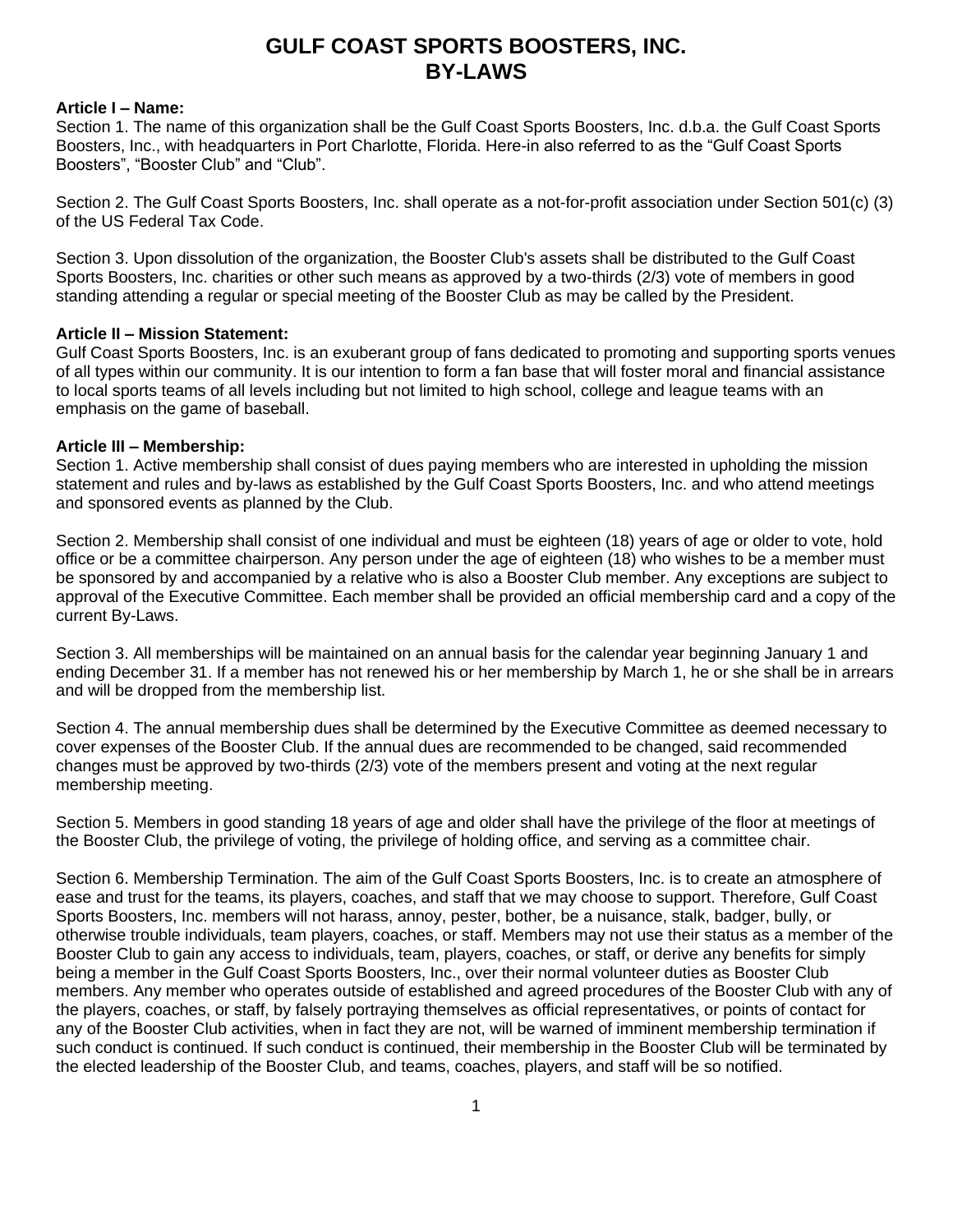#### **Article IV – Officers:**

Section 1. The officers of the Booster Club shall consist of a president, vice president, secretary, treasurer and the immediate past president.

Section 2. The term of office shall be one year, commencing on January 1.

Section 3. No person shall be elected to the office of president for more than two consecutive terms unless otherwise approved by a two-thirds (2/3) vote of the membership at a meeting preceding the nomination and election process.

Section 4. There are no restrictions on the number of consecutive terms the vice president, secretary and/or treasurer can hold office.

#### **Article V – Duties and Election of the Officers:**

Section 1. President-The president shall preside at all meetings of the Booster Club and all meetings of the executive committee, act as the principal executive officer of the Booster Club and enter into agreements in the name of the Booster Club, sign checks and contracts with the Treasurer and shall, in cooperation with the other officers and members, execute the policies of the Booster Club. In the event an elected officer resigns and/or permanently abandons his or her office, the President has the right and responsibility to name a successor from the current membership to fill the vacancy. The President—or his or her appointed individual—shall take charge of all monies, papers and other properties and shall discharge the duties and responsibilities of the office until the next regularly scheduled election of officers takes place. In August of membership year, the President shall appoint a nominating committee consisting of three (3) or more members in good standing none of whom shall be current elected officers.

Section 2. Vice President-The vice president shall perform the duties assigned by the president. In the absence, resignation, incapacity or inability of the president to perform his/her duties, the vice-president shall assume the duties of the president. The vice president may sign checks and contracts with the Treasurer.

Section 3. Secretary-The secretary shall take charge of all the papers of the Booster Club, shall keep a record of all members of the Booster Club, and shall inform the membership of the affairs of the Booster Club; shall issue membership cards to members and shall attend to all necessary correspondence to carry out the business of the Booster Club. The Secretary may sign checks and contracts with the Treasurer.

Section 4. Treasurer-The treasurer shall take charge of all financial records of the Booster Club and shall receive and deposit all funds in the name of the Booster Club in a designated savings and/or checking account in a bank in or near Port Charlotte Florida. The treasurer shall prepare the Booster Club's financial statements and shall, at the beginning of a fiscal year, prepare and provide a budget as approved by the Executive Committee for a vote and final approval by members of Booster Club for the coming year. In the event that the Treasurer cannot attend a regular monthly meeting, he/she will provide a copy of the current financial report to be read by another member of the board.

Section 5. In the event of a permanent vacancy in the office of president, the vice president shall assume the office of president and appoint a member in good standing to fill the unexpired term of vice president until the next regularly scheduled election of officers takes place. In the event of a permanent vacancy in the office of president and vice president simultaneously, the immediate past president shall assume the office of president and appoint a member in good standing to fill the unexpired term of vice president until the next regularly scheduled election takes place. In the event any elected officer resigns or otherwise abandons his or her office, he/she relinquishes any and all duties responsibilities and/or honors associated with that office.

Section 6. Officers and committee members shall serve without compensation but shall be entitled to reimbursement for actual expenses incurred in performing their responsibilities of the Booster Club as approved by the members of the Booster Club, except that travel, meal, or admission ticket expenses shall not be reimbursed.

Section 7. An officer may be removed from office for cause by a two-thirds (2/3) of active members present at a Booster Club meeting.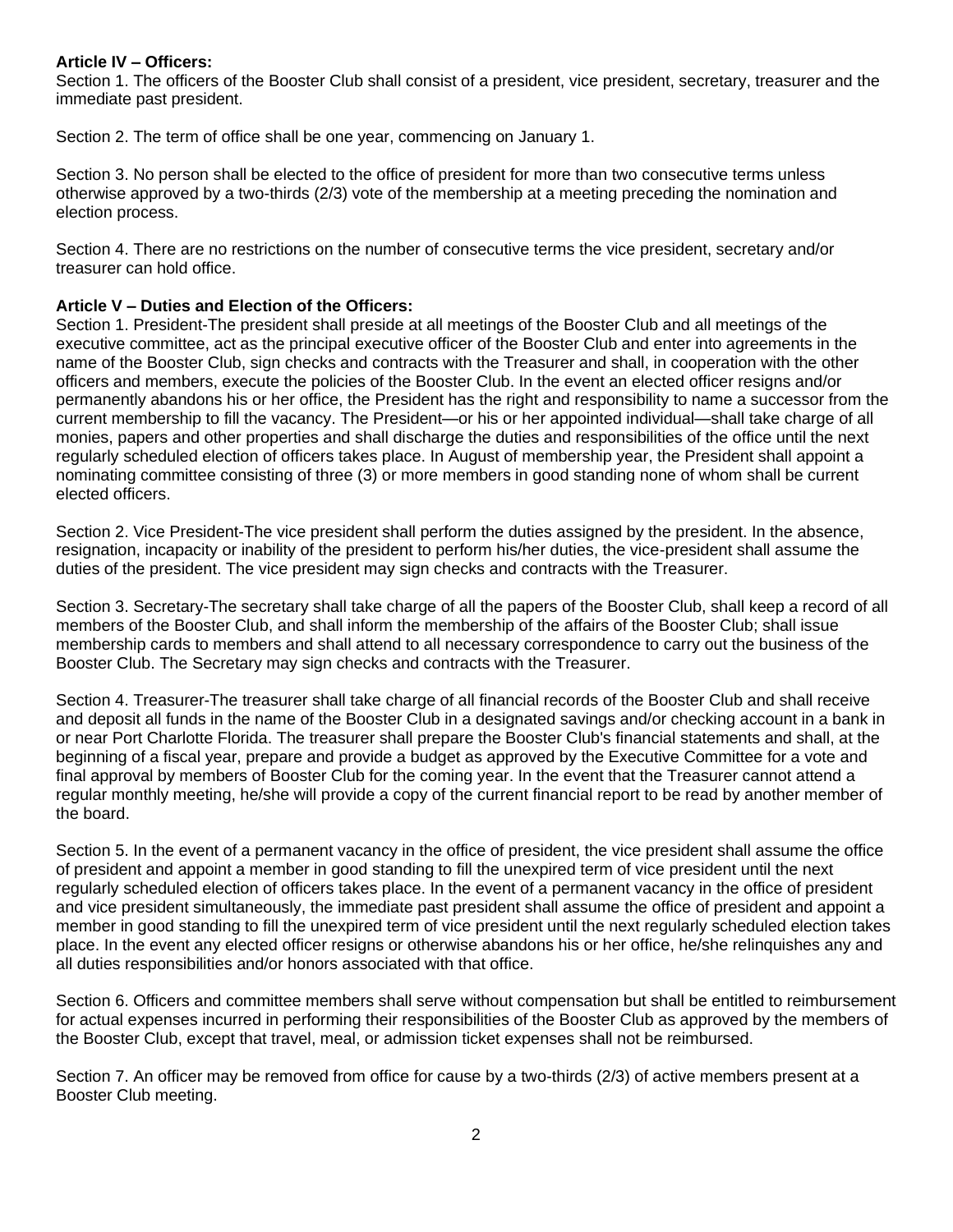# **Article VI – Executive Committee:**

Section 1. The executive committee shall consist of the currently elected/appointed officers and the immediate past president.

Section 2. The executive committee shall have complete control and management of the affairs, funds, and property of the Booster Club.

Section 3. A simple majority of the executive committee and additionally no less than 10 (ten) active members present shall constitute a quorum for a regular monthly business meeting to be convened. Regardless of the number of offices and chairmanships held, no person shall have more than one vote on the executive committee.

#### **Article VII – Standing Committees:**

Section 1. In the event of a vacancy in the chairmanship of a standing committee the president shall appoint a replacement with the approval of the executive committee.

Section 2. Standing committees may include but not limited to the following:

- a. Membership Committee
- b. Public Relations Committee
- c. Banquet/Cookout (BBQ) Committee
- d. Travel Activities Committee
- e. Fund Raising Committee
- f. Other committees as deemed necessary

Section 3. Duties of Standing Committees:

a. Membership Committee-To initiate and coordinate efforts to increase the membership and maintain contact with current members.

b. Public Relations Committee-To promote and publicize the Booster Club and its purposes and to specifically arrange publicity for all functions and activities of the Booster Club.

c. Banquet/Cookout (BBQ) Committee-To plan and carry out the details of the annual banquet and organize any other banquets/cookouts, or parties throughout the year.

d. Travel Activities Committee-To arrange and coordinate trips to out of town sports venues that the Club may choose to attend.

e. Fund Raising Committee-To devise plans to raise money for the Booster Club. This could include but not limited to working with the public relations committee, banquet committee and perhaps private businesses.